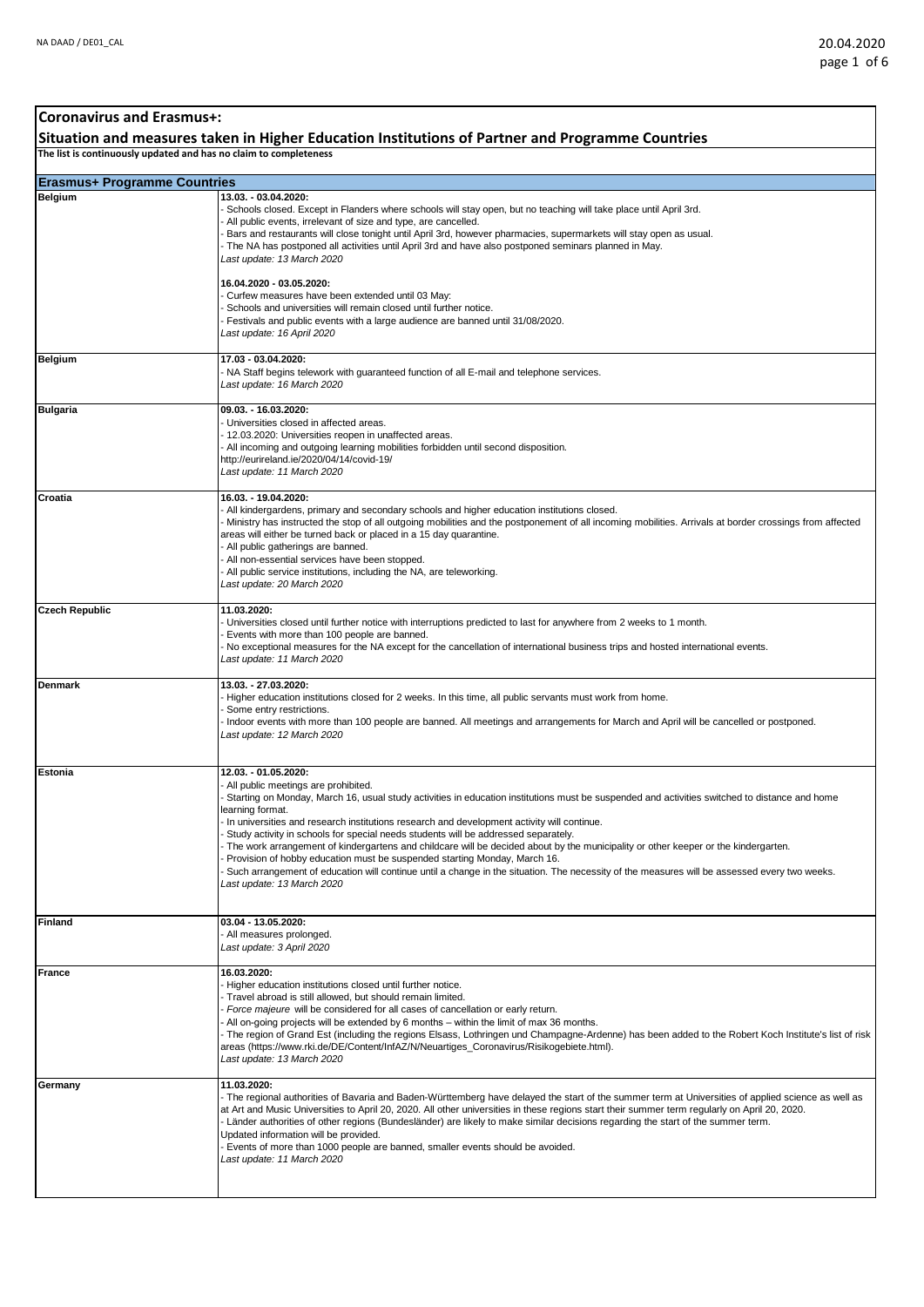## **Erasmus+ Programme Countries Coronavirus and Erasmus+: Situation and measures taken in Higher Education Institutions of Partner and Programme Countries The list is continuously updated and has no claim to completeness** - The Länder of the Federal Republic of Germany have agreed to create the necessary framework conditions for universities to run teaching and research as smoothly as possible in the 2020 summer semester. Clear guidelines should provide as much flexibility as possible concerning the design of the semester, while at the same time providing reliability, planning security and avoiding disadvantages for students. - Students who are unable to achieve some or even all of the planned credits due to the consequences of the Covid 19 pandemic and the limited range of courses that can be offered, should not experience any disadvantages with regard to regulations that, for example, are addressing the regular study times. - In the event that more far-reaching decisions regarding the design of the summer semester 2020 and the scheduling of the application and admission procedure for the winter semester 2020/2021 become necessary, the following key points should be taken into account: • The semester times for the summer semester 2020 will not be postponed. • The lecture times for the summer semester 2020 can be arranged flexibly. • The dates for the application and admission process for undergraduate courses for the winter semester 2020/2021 will be adjusted. • Lectures at universities and universities of applied sciences are to begin in the winter semester 2020/2021 on November 1st, 2020. *Last update: 7 April 2020* **17.04.2020-03.05.2020:** - Travel and contact restrictions have been extended until 03 May. - For higher education institutions the summer semester 2020 will take place, although through varied formats and measures. - In the event that more far-reaching decisions regarding the design of the summer semester 2020 and the scheduling of the application and admission procedure for the winter semester 2020/2021 become necessary, the following key points should be taken into account: The semester times for the summer semester 2020 will not be postponed. • The lecture times for the summer semester 2020 can be arranged flexibly. • The dates for the application and admission process for undergraduate courses for the winter semester 2020/2021 will be adjusted. • Lectures at universities and universities of applied sciences are to begin in the winter semester 2020/2021 on November 1st, 2020. *Last update: 17 April 2020* **Greece 11.03. - 24.03.2020:**  - Universities closed. - Multiple NA activities postponed due to formal prohibition of conferences and events. - NA staff is prohibited from travelling abroad until further notice. http://eurireland.ie/2020/04/14/covid-19/ *Last update: 11 March 2020* **Hungary 12.03.2020:**  - State of emergency declared. Higher education institutions closed. Travel ban from persons arriving from China, South Korea, Iran and Italy. Transnational mobility programmes are stopped. - Indoor events of more than 100 people and outdoor events of more than 500 people are cancelled. *Last update: 12 March 2020* **Ireland 12.03. - 29.03.2020:**  - Schools and colleges closed. - It is advised that all indoor events of more than 100 people and outdoor events of more than 500 people be cancelled. http://eurireland.ie/2020/04/14/covid-19/ *Last update: 12 March 2020* **Italy 09.03. - 03.04.2020:**  - University teaching activities and study exchanges suspended. **09.03. - 25.03.2020:**  - Numerous travel restrictions imposed throughout the country, as well as the closure and suspension of all non-essential services. *03.04. - 13.04.2020:* - Lockdown extended. *Last update: 3 April 2020* **Latvia 13.03. - 14.04.2020:** State of emergency is declared throughout the national territory of the Republic of Latvia from 13 March to 14 April 2020 with a view to restrict the spread of COVID-19 during the validity of emergency situation. During the state of emergency: - On-site learning shall be terminated in all educational establishments by providing remote training from 13 March 2020 (exceptional conditions and rules for pre-schools) - Learning shall be interrupted in all programs of cultural, sports, vocational and interest-related education programs (trainings, competitions and rehearsals). - State and local government institutions shall assess and ensure, as far as possible, the remote provision of on-site services. - All public events, meetings, demonstrations and pickets involving more than 200 people shall be cancelled and banned from 13 March 2020. - Business trips and missions to the countries and territories affected by Covid-19, which require special precautions after returning, shall be cancelled and postponed and should not be planned. - All individuals are to refrain from foreign trips. **03.04.2020:** - All education institutions will not reopen before the next scholastic year, meaning September 2020. - Education will continue online until June 2020. There are special arrangements for exams which will take place online where applicable and in certain circumstancse postponed to a later date after September 2020. - Centralised general education graduation examinations are cancelled. - Universities are allowed to introduce specific matriculation exams, if necessary. *Last update: 3 April 2020*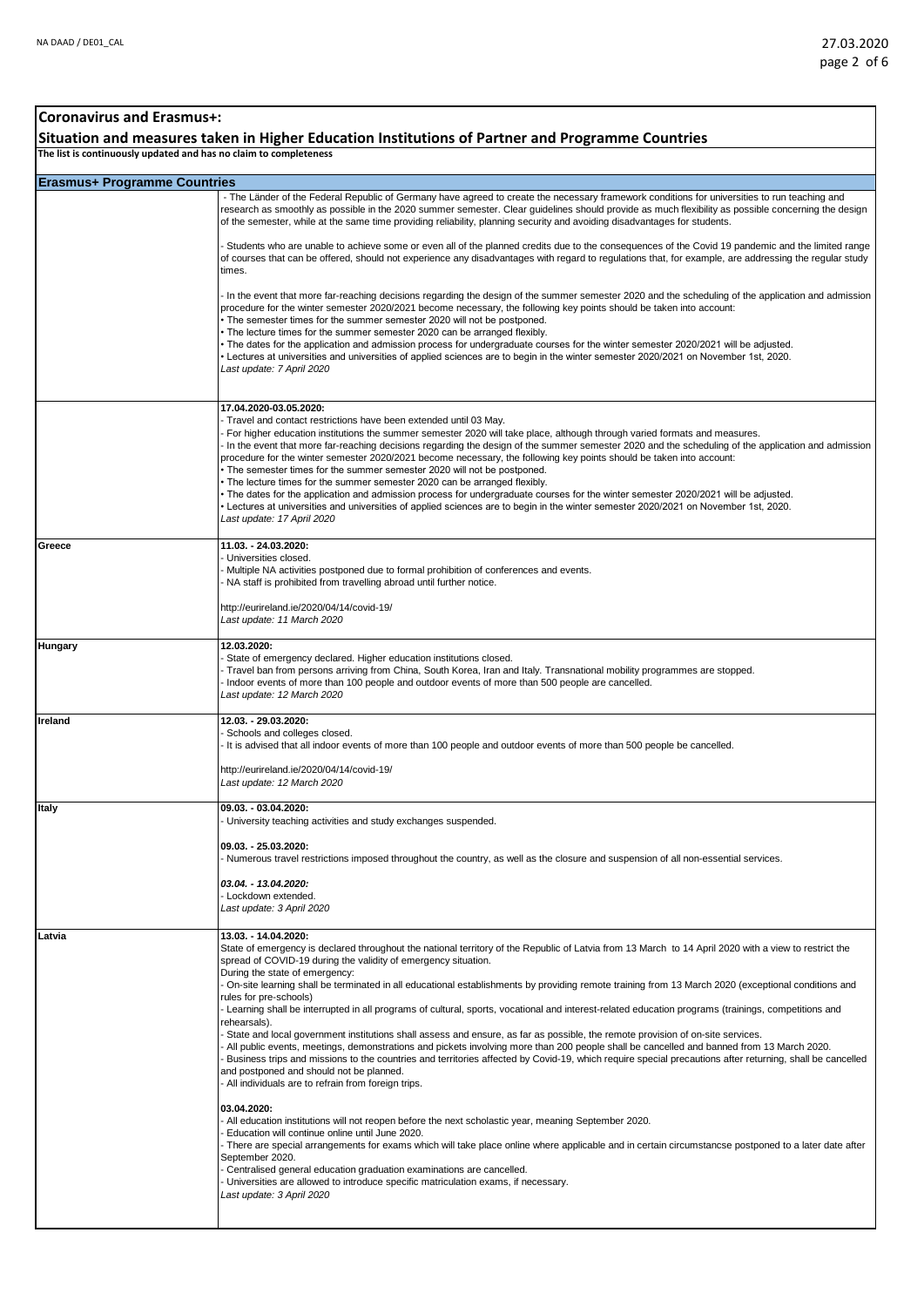| <b>Coronavirus and Erasmus+:</b>                                                                                                                                      |                                                                                                                                                                                                                                                                                                                                                                                                                                                                                                                                                                                                                           |
|-----------------------------------------------------------------------------------------------------------------------------------------------------------------------|---------------------------------------------------------------------------------------------------------------------------------------------------------------------------------------------------------------------------------------------------------------------------------------------------------------------------------------------------------------------------------------------------------------------------------------------------------------------------------------------------------------------------------------------------------------------------------------------------------------------------|
| Situation and measures taken in Higher Education Institutions of Partner and Programme Countries<br>The list is continuously updated and has no claim to completeness |                                                                                                                                                                                                                                                                                                                                                                                                                                                                                                                                                                                                                           |
|                                                                                                                                                                       |                                                                                                                                                                                                                                                                                                                                                                                                                                                                                                                                                                                                                           |
| <b>Erasmus+ Programme Countries</b><br>Lithuania                                                                                                                      | 16.03. - 13.04.2020:                                                                                                                                                                                                                                                                                                                                                                                                                                                                                                                                                                                                      |
|                                                                                                                                                                       | Universities closed.<br>Indoor events of more than 100 people and outdoor events of more than 500 people are cancelled.<br>People arriving from officially affected areas must follow mandatory quarantine procedures and trips to high risk countries must be cancelled.<br>It is advised to cancel and/or postpone business trips for the next month.<br>16.03.2020:<br>Lithuania halts travel to and from the country for at least two weeks (exceptions foreseen), but travel within the country is not restricted.<br>All public entities and most businesses are closed with the exception of food and drug stores. |
|                                                                                                                                                                       | 27.03.2020:<br>Quarantine extended until 13 April.<br>Education institutions of all levels remain closed. Only online education activities are allowed.<br>Borders are controlled and no flights are operating, but travel within the country remains unrestricted.<br>Last update: 27 March 2020<br>08.04. - 27.04.2020:<br>Quarantine extended.<br>Some domestic travel restricted during the Easter holidays.<br>Face masks must be worn in all public places as of 10 April.<br>Last update: 8 April 2020                                                                                                             |
|                                                                                                                                                                       |                                                                                                                                                                                                                                                                                                                                                                                                                                                                                                                                                                                                                           |
| Luxembourg                                                                                                                                                            | 16.03.2020:<br>All activities in higher education suspended until further notice.<br>16.03. - 19.04.2020:<br>Activies in schools and education facilities suspended.                                                                                                                                                                                                                                                                                                                                                                                                                                                      |
|                                                                                                                                                                       | 18.03.2020:<br>State of crisis declared.                                                                                                                                                                                                                                                                                                                                                                                                                                                                                                                                                                                  |
|                                                                                                                                                                       | 13.03. - 31.03.2020:<br>Events in confined spaces with more than 100 people and events in non-confined spaces with more than 500 people are prohibited.<br>Businesses and public administrations are encouraged to continue their activities as far as possible, on the basis of their business continuity plan,<br>particularly with regard to essential services.                                                                                                                                                                                                                                                       |
|                                                                                                                                                                       | 03.04. - 04.05.2020:<br>The Government has decided to extend the period of suspension of activities in the school and education sector until at least 4 May.<br>Easter holidays will take place as planned from 4 April until 19 April.<br>Last update: 3 April 2020                                                                                                                                                                                                                                                                                                                                                      |
| <b>Malta</b>                                                                                                                                                          | 13.03.2020:<br>Higher education institutions closed until further notice.<br>Travel has been halted from Italy, Switzerland, Germany, France and Spain.<br>People returning from the following countries must follow mandatory quarantine rules: Italy, Switzerland, German, France, Spain, China, Hong Kong,<br>Japan, Singapore, Iran and South Korea.<br>Last update: 12 March 2020                                                                                                                                                                                                                                    |
|                                                                                                                                                                       | 27.03.2020:<br>All non-essential services have been stopped.<br>People over the age of 65 and people with pre-existing conditions (including pregnancy) are not allowed to leave their homes.<br>Gatherings of more than 5 people are forbidden.                                                                                                                                                                                                                                                                                                                                                                          |
|                                                                                                                                                                       | 03.04.2020:<br>Schools will not reopen before the next scholastic year, meaning Sept/Oct 2020.<br>Education will continue online until June 2020.<br>There are special arrangements for exams which will take place online where applicable and in certain circumstances will be postponed to a later date<br>after September 2020.<br>Last update: 3 April 2020                                                                                                                                                                                                                                                          |
| <b>Netherlands</b>                                                                                                                                                    | 13.03.2020 - 06.04.2020:<br>All education instutions closed.<br>Bars, restaurants and coffee shops closed.<br>Last update: 16 March 2020                                                                                                                                                                                                                                                                                                                                                                                                                                                                                  |
|                                                                                                                                                                       | 03.04. - 28.04.2020:<br>All measures prolonged.<br>Last update: 3 April 2020                                                                                                                                                                                                                                                                                                                                                                                                                                                                                                                                              |
| Poland                                                                                                                                                                | 12.03. - 27.03.2020:<br>All educational institutions (including HEIs) closed.                                                                                                                                                                                                                                                                                                                                                                                                                                                                                                                                             |
|                                                                                                                                                                       | http://eurireland.ie/2020/03/26/covid-19/<br>Last update: 12 March 2020                                                                                                                                                                                                                                                                                                                                                                                                                                                                                                                                                   |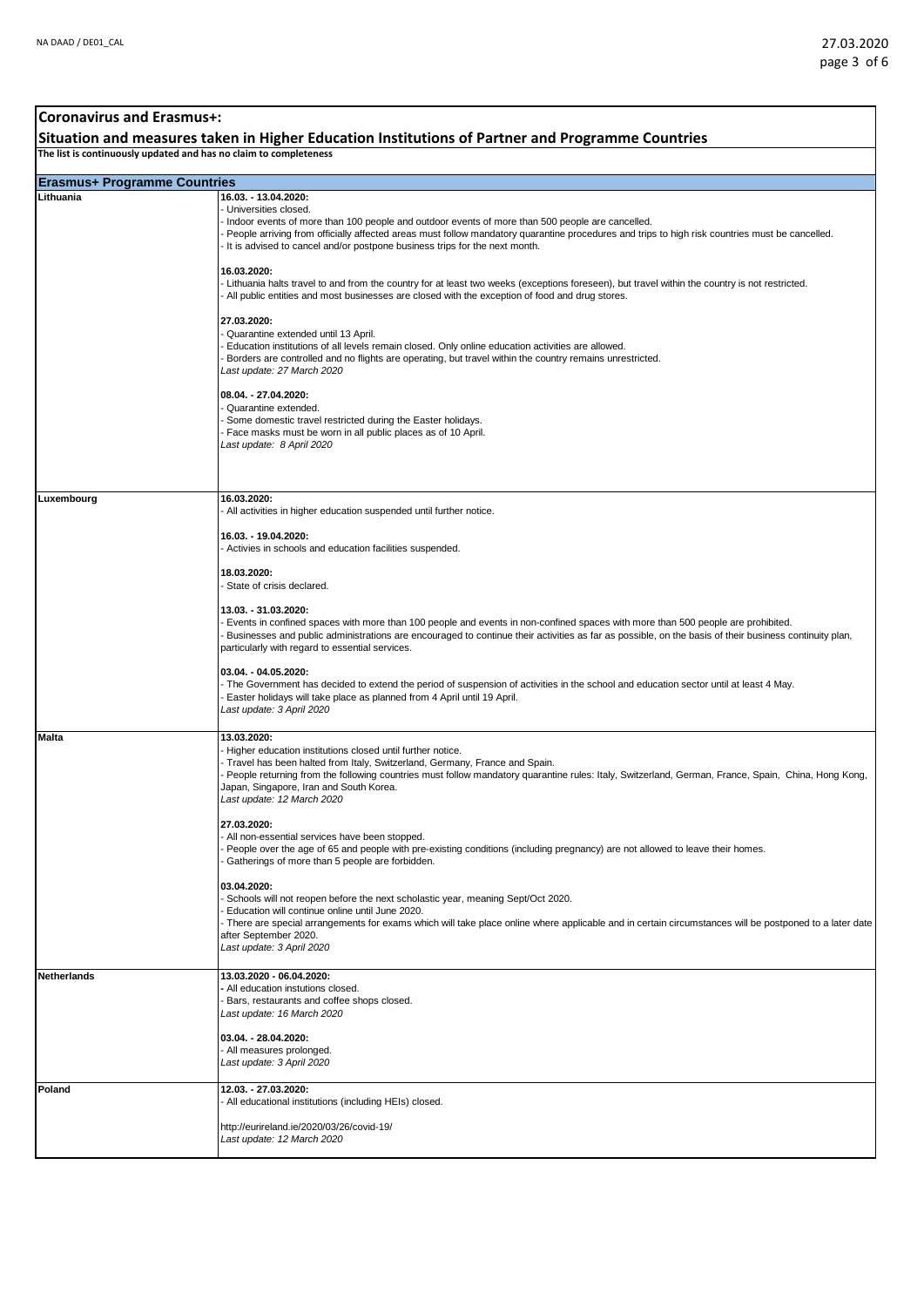#### **Erasmus+ Programme Countries Coronavirus and Erasmus+: Situation and measures taken in Higher Education Institutions of Partner and Programme Countries The list is continuously updated and has no claim to completeness Portugal 16.03. - 09.04.2020** - The Portuguese Prime Minister adopted the binding decision to suspend school and Universities teaching activities in the whole country up to April 9 and to forbid all school trips, traineeships and study exchanges/stays for studentswhile school leaders and Universities activate online teaching arrangements for the overall suspension period. - Starting from 16 March restrictions were imposed all over the country while, in affected areas, the population was advised to stay at home and allowed to go out only for duly justified working, necessity situations and health reasons. - The related restrictions were subsequently extended to the whole national territory and further strengthened starting from today with restrictions on the number of people in shops/commercial activities providing non essential services while professional and production activities are recommended to ensure and provide, as much as possible, their services online. *Last update: 13 March 2020* **20.03. - 03.04.2020:** - State of Emergency declared and subject to evaluation. - Non-essential businesses are closed. *Last update: 20 March 2020* **03.04. - 18.04.2020:** - State of emergency extended for another 15 days. - The measures already implemented are to continue and new ones will be implemented, especially with regard to travel outside areas of residence and the possibility of changing the school calendar. - NA continues to telework. *Last update 3 April 2020* **17.04.2020 - 02.05.2020** - In Portugal the state of emergency was extended for another 15 days, until May 2. - NA continues 100% on telework. *Last update: 17 April 2020* **Romania 27.02.2020** Romania is not yet declared an affected area meaning that the case of *force majeure* due to the Coronavirus can not be invoked in relation to mobilities to and/or from the country. *Last update: 27 February 2020* **25.03.2020 - 19.04.2020** - Total quarantine in force meaning that citizens may not leave the house without proper documentation. - Schools and universities remain closed. - Transportation via train and car within the country has not yet been restricted. *Last update: 27 March 2020* **08.04.2020 - 15.05.2020:** - Quaratined extended until 15 May. Schools and universitites remain closed. *Last update: 8 April 2020* **Slovakia 12.03.2020:** State of emergency declared. - Prohibition of outgoing mobilities until further notice. **13.03.2020** - All officers of Slovak NA will operate on "home-office" basis from 16.03. *Last update: 13 March 2020* **27.03.2020** - State of emergency still in place. - All schools (at all levels of attainment) are closed until further notice. - Compulsory quarantine for all incoming individuals (Slovak citizens only). - All mass events were forbidden. - People may not be in public without face masks. *Last update: 27 March 2020* **Slovenia 16.03. - 29.03.2020:**  - Higher education institutions closed. - The Slovenian NA has issued a notice that all Slovenian educational institutions (pre-primary, primary, secondary, higher) will be closed for 14 days from Monday 16 March 2020. *Last update: 12 March 2020* **03.04.2020:** - Measures are planned with some possible scenarios provided by the Ministry of Education: Optimistic – retuturn to school after 1 May Intermediate – return to school after 1 June Worst Case Scenario – The end of school year will be done at home until 1 July. *Last update: 3 April 2020*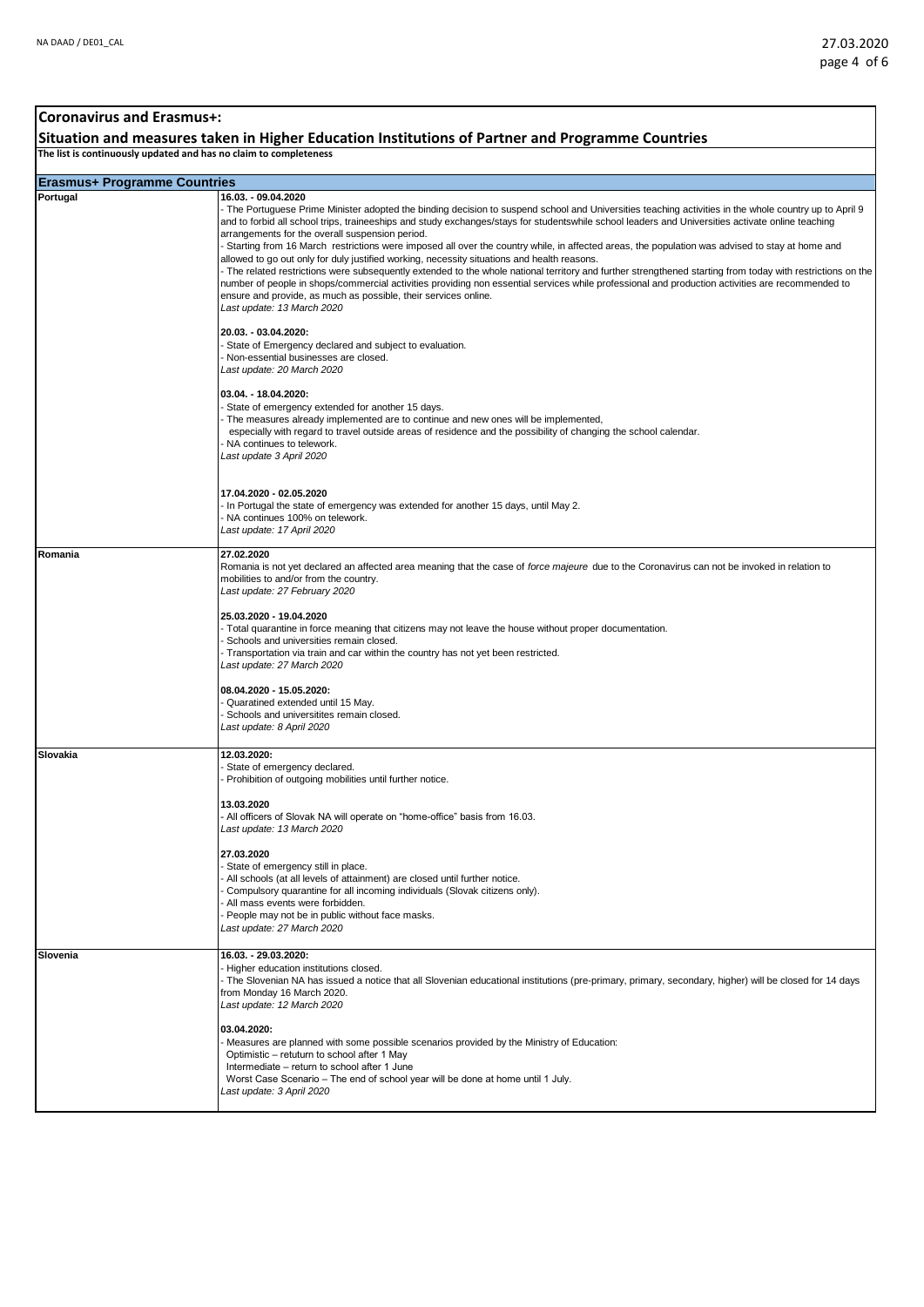## **Erasmus+ Programme Countries Coronavirus and Erasmus+: Situation and measures taken in Higher Education Institutions of Partner and Programme Countries The list is continuously updated and has no claim to completeness Spain 11.03. - 25.03.2020:** - Suspension of classroom and extra-curricular educational activities in the regions of Madrid and La Rioja and in the cities of Vitoria and Labastida in the Basque Country. **11.03. - 25.03.2020:**  - All direct flights from Italy to Spain have been cancelled. **14.03. - 29.03.2020:**  State of Alert declared. - Restriction of movement and face-to-face teaching activities. **27.03. - 12.04.2020** - State of alert extended to 12 April by Congress. - All face-to-face teaching activities in all public and private educational institutions are suspended. *Last update: 27 March 2020 14.04. - 26.04.2020* - State of alert extended a further two weeks. - Educational institutions remain closed and educational activities continue through online learning. *Last update: 14 April 2020* **Sweden 13.03.2020** - Pre-schools, schools, universities and other educational institutions remain open - Children, students and staff are strictly told to stay at home if any signs of not feeling well. - New regulations have been introduced to make it possible for individual schools or school education authorities/corporations to – if and when necessary - organise education more flexibly or temporarily close down. - Universities are encouraged to use digital tools as much as possible Public events (cultural and sport events) can be carried out if fewer participants than 500. The NA still runs its service at its premises but has been alerted that with short notice be asked to work from home. Meetings are postponed or cancelled at least until April 30 or carry them out digitally. *Last update: 13 March 2020* **Non EU Programme Countries Liechtenstein 16.03.2020 - Easter:** All public and private educational institutions closed, as well as outside childcare facilities and playgroups. **03.04. - 30.04.2020:** - All public and private educational institutions will be closed until at least the end of April. *Last update: 3 April 2020* **Republic of North Macedonia 11.03. - 24.03.2020:**  - Higher education institutions closed. Meetings and events in opened and closed spaces are cancelled and forbidden. - Borders are not closed, but travel is recommended for health reasons only. Those travelling to and from high to medium risk areas are required to self-quarantine for 14 days. - Travel is forbidden for people work in public institutions and in-country travel has been reduced. *Last update: 13 March 2020* **Norway 13.03. - 13.04.2020:**  - Higher education institutions closed. University exams will take place online. All events and business trips are suspended until the Easter holiday. Borders are closed except to incoming citizens and people with a residence permit. - All arrivals from abroad into Norway, regardless of nationality, will be quarantined for two week**s.**  *Last update: 30 March 2020* **Serbia 16.03.2020** - All education institutions are open. All indoor events with over 100 participants and outdoor gatherings with more than 500 participants are banned. Restrictions on entry into Serbia from several countries that are most affected. All face to face events planned by the NA for March and April are cancelled or will be held online. *Last update: 16 March 2020* **Turkey 16.03. - 30.04.2020:** - All higher education institutions closed for the spring term. - Courses that cannot be offered through digital and remote education will be offered in summer. University enterance exams are still planned for July 25-26, but may be postponed in the future. All sports competitions will be played without spectators until the end of April. Public officials will not be allowed to travel abroad unless there is an extraordinary circumstance. The remaining part of Turkish society is strictly advised not to travel abroad. - Turkish citizens who return to Turkey from abroad must be quarantined for 14 days. *Last update: 30 March 2020* **17.04.2020:** - Students who are currently enrolled for the spring term in higher education institutions have option of freezing/suspending their enrollment for the spring term. - Domestic travel banned to and from the 30 most populated cities, including İstanbul, Ankara and İzmir for 15 days as of 03 April. - Curfew imposed on the weekend of 18-19 April in aforementioned 30 cities. *Last update: 17 April 2020*